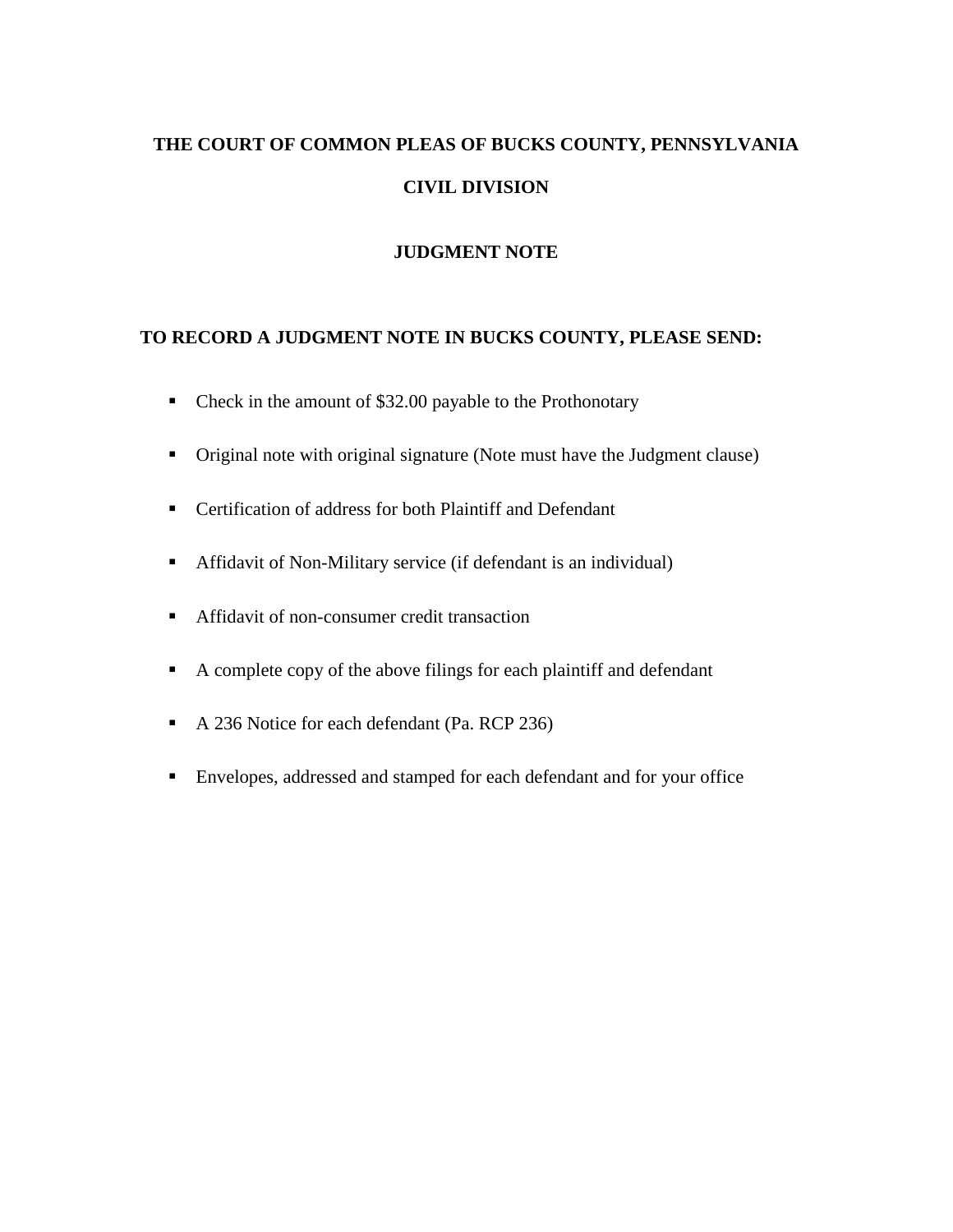## **THE COURT OF COMMON PLEAS OF BUCKS COUNTY, PENNSYLVANIA CIVIL DIVISION**

#### **AFFIDAVIT OF VALUE**

**26.4 AFFIDAVIT – VALUE** 

*(Court Caption)* 

*(Parties) No:\_\_\_\_\_\_\_\_\_\_\_\_* 

#### **AFFIDAVIT OF VALUE**

#### **COMMONWEALTH OF PENNSYLVANIA**)

**ss:** 

**COUNTY OF** \_\_\_\_\_\_\_\_\_\_\_\_\_\_\_\_\_\_\_\_\_\_\_\_\_\_)

\_\_\_\_\_\_\_\_\_\_\_\_\_\_\_\_\_\_\_\_\_\_\_\_\_\_, being duly sworn according to law, deposes and says that he is an officer of plaintiff; that he is authorized to make this affidavit on behalf of plaintiff; and that defendant entered into the Note dated \_\_\_\_\_\_\_\_\_\_\_\_\_\_ in the sum of \$\_\_\_\_\_\_\_\_\_\_\_\_\_\_\_, a true and correct copy of which is attached to the Complaint as Exhibit "A". Deponent also avers that there is \$\_\_\_\_\_\_\_\_\_\_\_\_ due and owing under the Note, plus late charges of \$\_\_\_\_\_\_\_\_\_\_\_\_\_\_\_\_\_ to the date hereof and attorney fees of \$\_\_\_\_\_\_\_\_\_\_\_\_\_\_\_\_\_

(Name) (Title)

| <b>SWORN</b> to and subscribed |        |
|--------------------------------|--------|
| before me this                 | day of |
|                                | .20    |

\_\_\_\_\_\_\_\_\_\_\_\_\_\_\_\_\_\_\_\_\_\_\_\_

\_\_\_\_\_\_\_\_\_\_\_\_\_\_\_\_\_\_\_\_\_\_\_\_

Notary Public